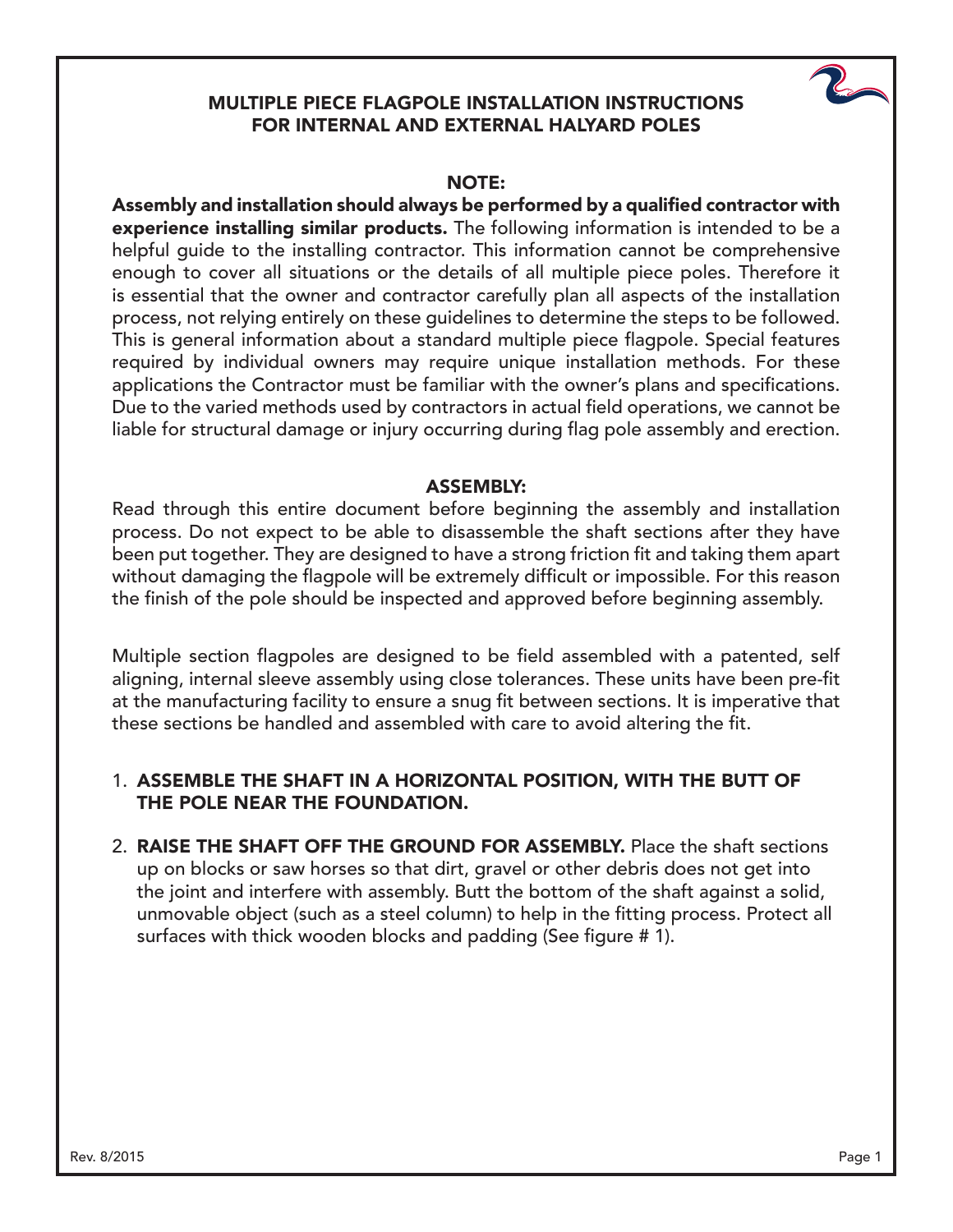# MULTIPLE PIECE FLAGPOLE INSTALLATION INSTRUCTIONS FOR INTERNAL AND EXTERNAL HALYARD POLES Figure 1 UNMOVABLE OBJECT MATCH IDENTIFICATION NUMBERS ALIGN NUMBERS TO INSURE PROPER FIT AND FIXTURE ORIENTATION  $\mathsf{c}$  $\mathsf{\omega}$

- 3. DETERMINE THE MATING SECTIONS BY MATCHING THE NUMBERS ON THE BOTTOM AND TOP SECTIONS OF THE POLE. Each joint has been custom fit and the mated sections have been number stamped with the same identification number near the adjoining end. If the sections do not have the same match numbers .... STOP. These sections are not interchangeable. If you have purchased multiple flagpoles, check to see if various sections have gotten mixed up. If this is not the case, contact your flag pole representative.
- 4. THROUGHLY CLEAN AND LUBRICATED THE OUTSIDE OF THE SPLICING SLEEVE AND THE INSIDE OF THE TOP SECTION THAT SLIDES OVER THE **SLEEVE.** It is critical that the mating surfaces, the outside of the sleeve and the inside of the top section that slides over it be clean and smooth with no burrs or abrasions. Lubricate the sleeve and inner surface with liquid soap. Do not use grease, oil or any petroleum product as it will seep out of the joint and stain the shaft. Keep the finished surfaces free of hand prints and excess lubricants.
- 5. SLIDE THE UPPER SECTION ONTO THE SPLICING SLEEVE OF THE LOWER SECTION. MAKE SURE THE MATCH MARKS LINE UP WHILE THE SECTIONS ARE BEING PUT TOGETHER. Some force may be required to fully seat the sections together. In the event a sledgehammer is used in the final fitting process, use extreme care to protect the aluminum surface by using thick wooden blocks to absorb direct shock.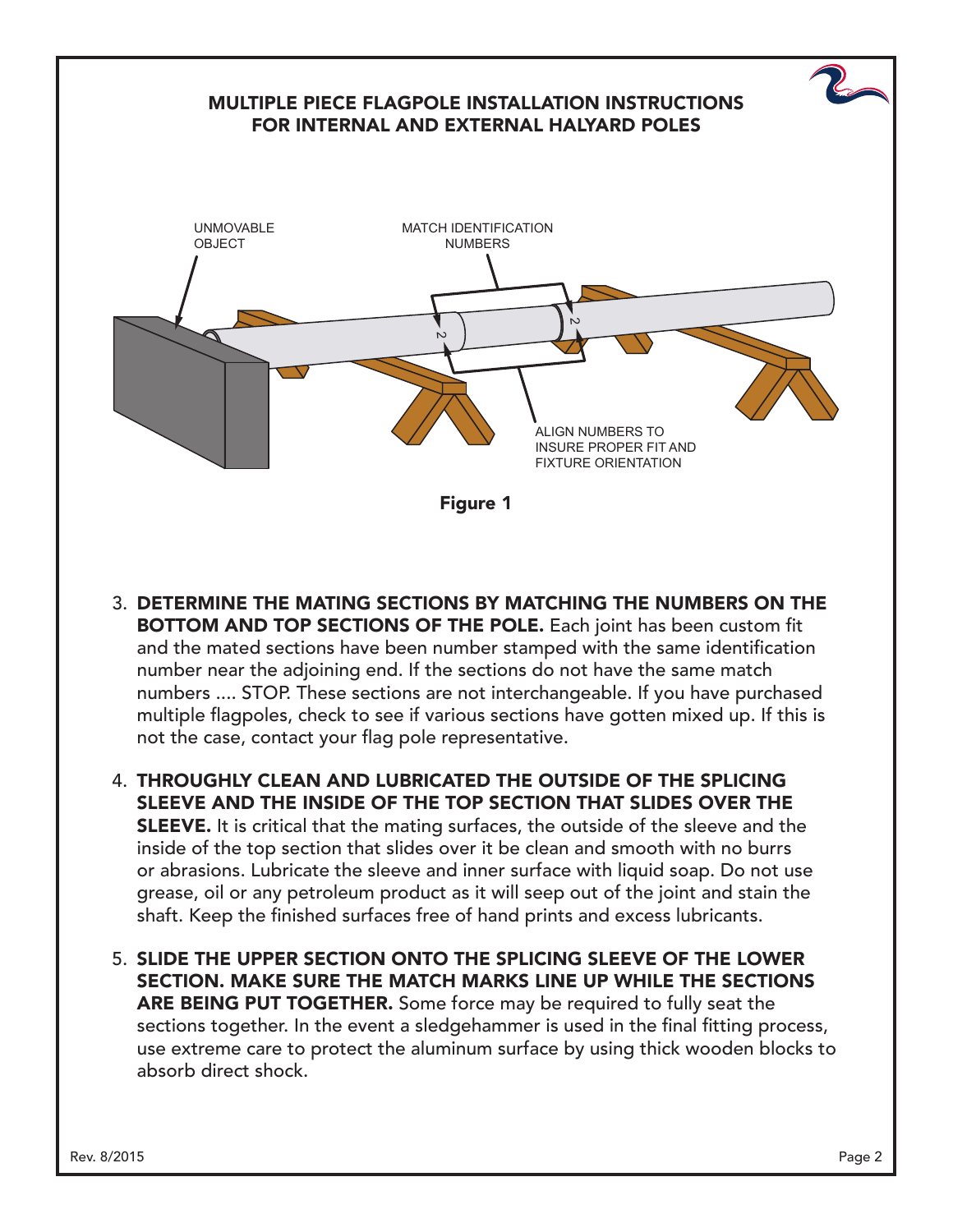### MULTIPLE PIECE FLAGPOLE INSTALLATION INSTRUCTIONS FOR INTERNAL AND EXTERNAL HALYARD POLES



Before standing the pole ensure the joints are fully seated and the shaft is straight. Never

stand a flag pole that isn't properly assembled and straight!

- 1. **PRIOR TO LIFTING THE SHAFT:** Any slipover joint below the crane attachment point should be securely lashed together with ratchet straps to prevent any possibility of separation during lifting (See figure #2). For additional safety, a hook and strap capable of supporting the entire weight of the pole can be attached to a reinforced hand hole opening and connected to the crane attachment point.
- 2. THE POLE SHOULD BE ASSEMBLED WITH THE BUTT OF THE POLE CLOSE TO THE FOUNDATION to minimize the potential of the sections separating while standing the pole.
- 3. STANDING THE FLAGPOLE: The lifting crane should be attached above the center of gravity of the shaft, typically 10 to 12 feet above the center point, staying below the top slip fit joint (See figure #2).